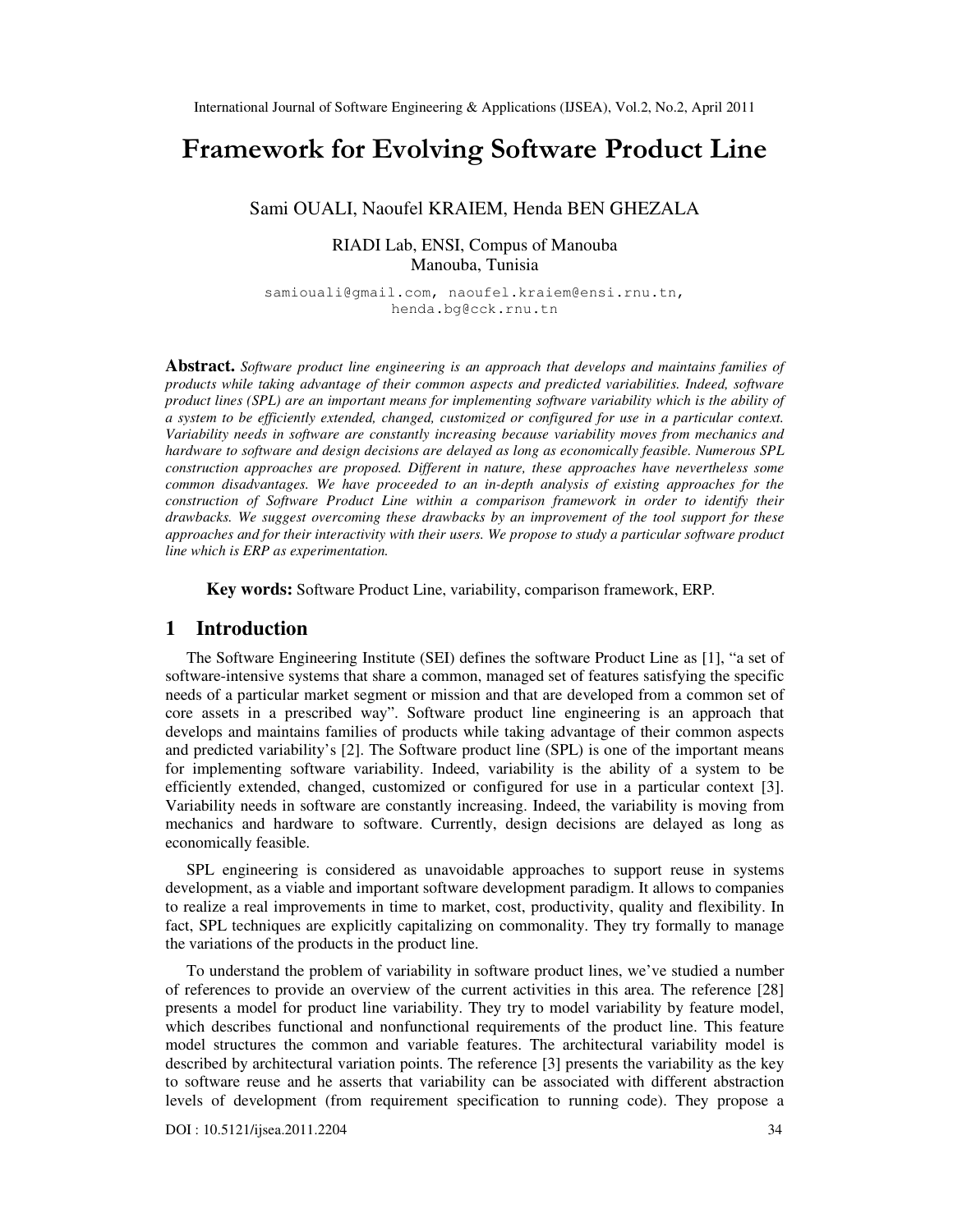terminology for the description of variability in terms of variations and variants using features as a useful abstraction for describing variability. The reference [29] has characterized and compared different software product line approaches to aid in the selection of the best approach and variation mechanisms depending on context.

In the literature, the majority of variability research concerns requirements and architecture. But some works deals with implementation, verification and validation and software product line management. There are many SPL construction methods [3] [4] [5] [6] [7] [8] [9]… In this article, we present four of these methods. We have tried in our choice to present a diversity of methods which deal with SPL in different way.

Despite their diversity, different SPL construction methods have some common drawbacks. To identify them, we elaborate a comparison framework. From the application of our comparison framework on the four selected methods, we realize that we have a lack of sufficient tool support for them and for their interactivity with their users. Moreover, some of the proposed methods are using proprietary notations which can handle some problems of standardization and interoperability…

Thus, this study joins the SPL engineering field with the proposal of a framework used for comparing different construction method, for identifying their drawbacks, and suggesting some ideas to solve them.

Studying software product line in a concrete domain as ERP can be useful for the proposal of new method for the construction of software product line. Software Product Line fits to ERP business. ERP systems can benefit greatly from the concepts of commonalities and variabilities to enhance evolutionability and maintainability.

This paper is organized as follows. A brief description is presented of different concept concerning software product line and variability in the next section. Our comparison framework is described in section 3 and it is applied on four selected SPL's construction methods in the fourth section. In section 5 we present our experimentation. The section 6 concludes this work with our contribution and research perspectives.

# **2 Software product line and variability concepts**

Product line engineering has become an important and widely used approach for the efficient development of whole portfolios of software products [23]. This approach is based on the undertaking of the development of a set of products as a single, coherent development activity. Indeed, products are built from a collection of artifacts from a core asset base that have been specifically designed for use. This approach aims to enable order-of-magnitude improvements in quality, time to market, cost, and productivity, compared to one-at-a-time software system development [22]. Core assets include not only the architecture and its documentation but also specifications, software components, tools such as component or application generators, performance models, schedules, budgets, test plans, test cases, work plans, and process descriptions [22].

Organizing software development according to the product-line paradigm has many implications on the overall development activity. Therefore it is important to achieve a clear understanding of some basic concepts concerning software product line and variability.

# **2.1 Software Product Line**

The definition of the fundamental term of software product line has evolved from a definition as conventional reuse to a derivation from a single common product. The term software product family is proposed in 1976 by David L. Parnas and defined it as:"A set of programs constitutes a [software] product line whenever it is worthwhile to study programs from the set by first studying the common properties of the set and then determining the special properties of the individual members." [24] This mixture of commonality and variability is one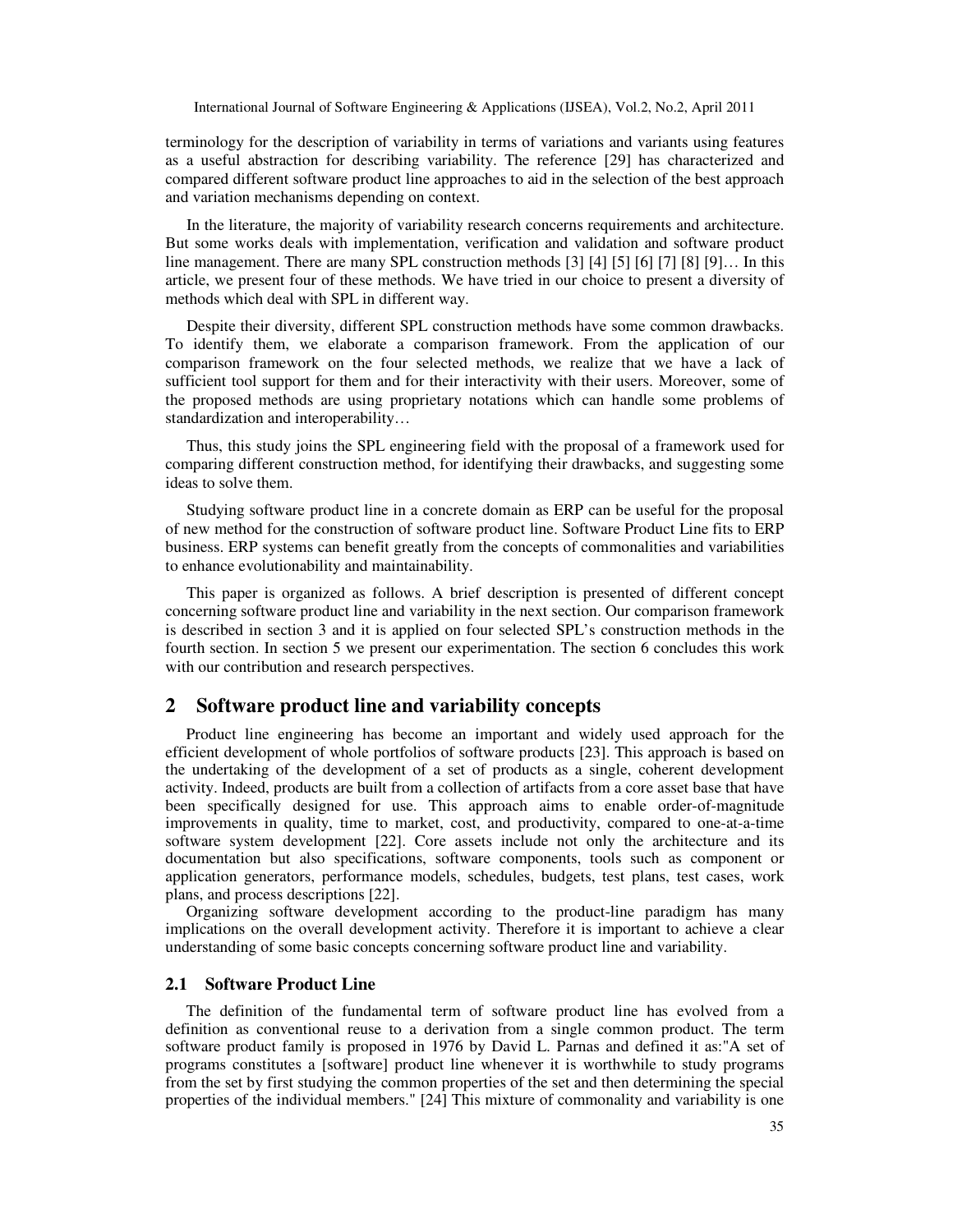of the important features of a software product-line. The degree of commonality is necessary in order to be able to apply software product line development methods. When the products are too different from each other, the overhead to describe them as members of a single product line is too high to gain substantial benefit from this approach. Clements and Northrop define the term software product line as "A set of software products ... that are developed from a common set of core assets in a prescribed way." [22]

Currently, the products of software product line are derived from a single common product definition and no longer developed from the composition of reusable parts. In this single product definition, we can find a description of the way that products differ from this definition. This idea is illustrated in (Fig 1.c) where we can see that only variable system description is defined. The illustration (Fig 1) presents also the difference between the adoption of software product line approach and conventional reuse approach. In case of conventional reuse, we should define a complete system description for each product (Fig 1.b).

SPL engineering is defined in the literature [12] by distinguishing two levels of engineering: Domain Engineering and Application Engineering. The domain engineering concerns the development and evolution of the product line infrastructure. The application engineering concerns the definition of individual product instances to be derived from that infrastructure.



**Fig. 1.** Difference between Software Product Line approach and conventional reuse. This shows that in conventional reuse we define a complete system description for each product but in product line approach a single common product is defined.

Software product line engineering allows the shifting of the focus of development and evolution from the individual products to the entire product line. Indeed, the product line becomes a first-order entity of development. The advantage of this approach is that the relations between products, especially their commonalities and variabilities, become concrete entities for the development and evolution. This benefit is important for strategic product line scope, adaptation of market needs and reuse of development artifacts.

# **2.2 Variability**

Variability is the ability of a system to be efficiently extended, changed, customized or configured for use in a particular context [3]. Another definition presents variability as the ability of a system, an asset, or a development environment to support the production of a set of artifacts that differ from each other in a preplanned fashion [27]. In this definition variability means the ability of a core asset to adapt to usages in the different product contexts that are within the product line scope. Indeed, variations in a product line context must be anticipated.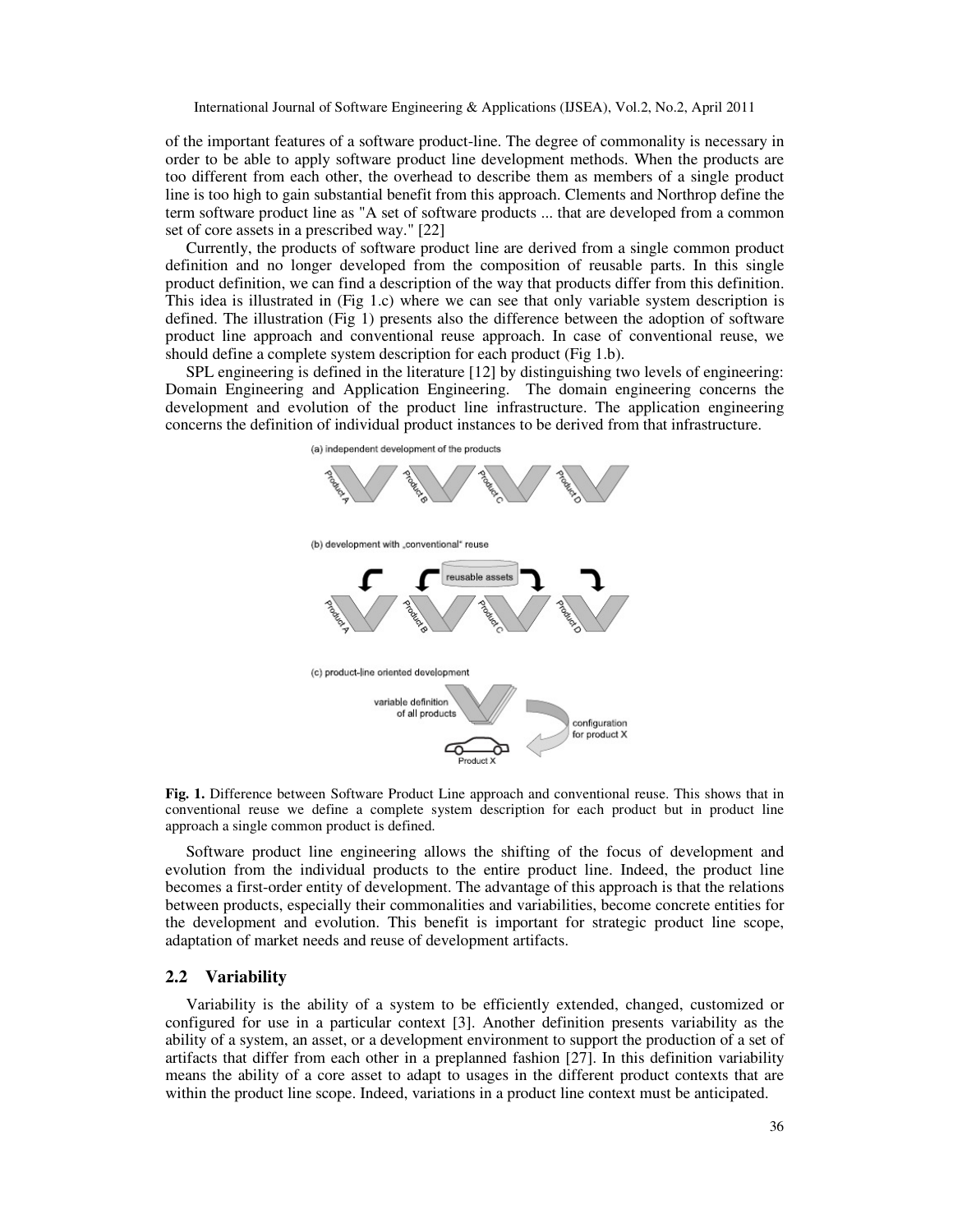A core asset is an artifact or resource built to be used in the production of some products in a software product line [27]. Core assets can be software components, architecture and documentation, analysis models, configuration management plans, interface specifications... Anything used in the creation of a product in software product line is considered as core asset. Product developers can create product assets from use core assets by selection and modification or by creation. We mean by the creation with selection and modification that a core asset is selected and modified or configured to meet the real need of the product to build. The resulting product asset is considered as a variant of the original core asset. With creation, a core asset is used to create a totally different product asset.

A variable part is the position in an asset where a variation can took place. Everything else is a common part. Common parts will not change as the core asset is used from product to product. When a core asset is created, the common part is produced. For the variable part, they can be expressed as alternatives or empty. The realization of a variable part is called a variant. This realization is the result of exercising the variation mechanisms. The inclusion of a core asset in a product is under the specification of some conditions. These conditions are the guaranty that the inclusion is possible. In this case, we try to adapt the variable part of the asset regarding this condition which depends on the required product configuration description.

# **2.3 Modeling Software Product Lines**

The purpose of Variability modeling is to present an overview of a product line's commonality and variability. Variability modeling terms concerns also commonality modeling. In some works the term commonality / variability modeling is preferred. Variability modeling tries to achieve its goals by way of abstraction. This means that some aspects of the product line's variability are intentionally left out of consideration. This aims to reduce the amount of information to a manageable level and to put stress on the important aspects while hiding unnecessary detail. The content of a variability model serves as a basis for defining variability within the artifacts that make up the product-line infrastructure as well as for configuring individual product instances and deriving them from the infrastructure.

With traditional software development, we need to model a single software product. In this case, the construction of the delivered product concerns the manipulation of some development artifacts which can be grouped into the different phases of software life cycle (analysis, design, implementation and verification  $\&$  validation). Fig.2 illustrates the development artifact in traditional software development.



**Fig. 2.** Traditional software development. This shows the development artifact in traditional software development.

In software product line development context, the purpose is to develop not only a single product but several more or less distinct ones. These products are developed together. Information captured in the development artifacts concerns all the product of the software product line and not only each product separately. In this case, variability may occur within each development artifact. Indeed, some artifact can be needed in only some products, thus their content becomes variable by the introducing of variation point.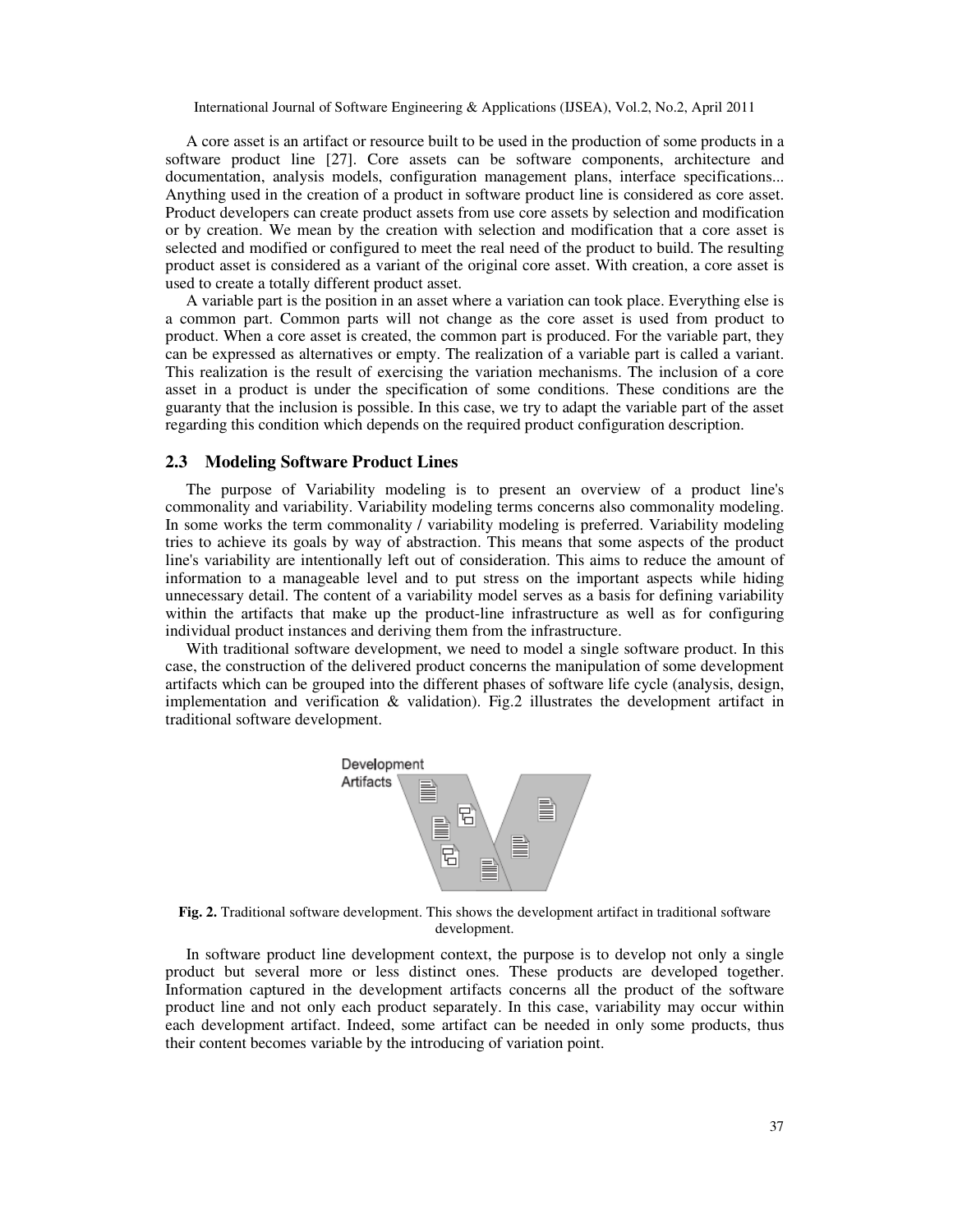

**Fig. 3.** Software product line development. This shows the development artifact in software product line approach development.

### **2.4 Variation Mechanisms**

A variation mechanism can be introduced into a variant component to take advantage of their similarities. Variation mechanism allows developer to keep a single component which can be adapted in case of need with a certain degree of variation. As known, we have common part and variable part in a component to build for software product line. The component developer must choose the appropriate variation mechanism to encapsulate the variable part. To make a decision about what variation mechanism to use depends on its impact on quality (performance needed or memory consumption) and its cost requisite for the use and implementation. As variation mechanism, we can mention inheritance (Object-oriented languages), component substitution, plugins (framework programming), templates, parameters, aspects (aspect-oriented programming), runtime conditionals…Taxonomy of variation mechanisms can be found in many works [25] [26].

#### **2.5 Software product line approaches**

In the literature, the majority of variability research concerns requirements and architecture. But some works deals with implementation, verification and validation and software product line management. For the requirement, a large works concerns the variability modeling in feature models, which represents the main requirements artifact in software product line engineering [30].

On the architecture level, researches are interested to processes for architecture creation. Reference [28] proposes a design process for modeling and evaluating architectures. In [5], considers variability in the modeling of architecture by the extension of UML models for architecture development. Reference [31] describes patterns in product line architecture design. Reference [32] proposes different architecture views to reduce the complexity of architecture by making the architecture manageable and tailoring the description of architectures to specific stakeholders.

When we look at the implementation level, [33] proposes the transformation of models into text representing source code by transforming different associations for class diagrams into text and generate code. In addition to code generation, aspect-oriented programming and feature oriented analysis can be combined in the implementation of product line asset [34]. Furthermore, generative programming was proposed for the implementation of product lines by allowing the generation of source code for specific products (using compiler flags) [35].

Verification and Validation concerns whole software development lifecycle. Reference [36] discusses the derivation of test cases from use cases containing variability to verify if the implementation corresponds. In [37], the requirements verification for feature models is done by the use of logical expressions representing feature models.

Management level concerns the configuration and versions management by keeping track of versions and traceability. Traceability elicits relations and dependencies existing between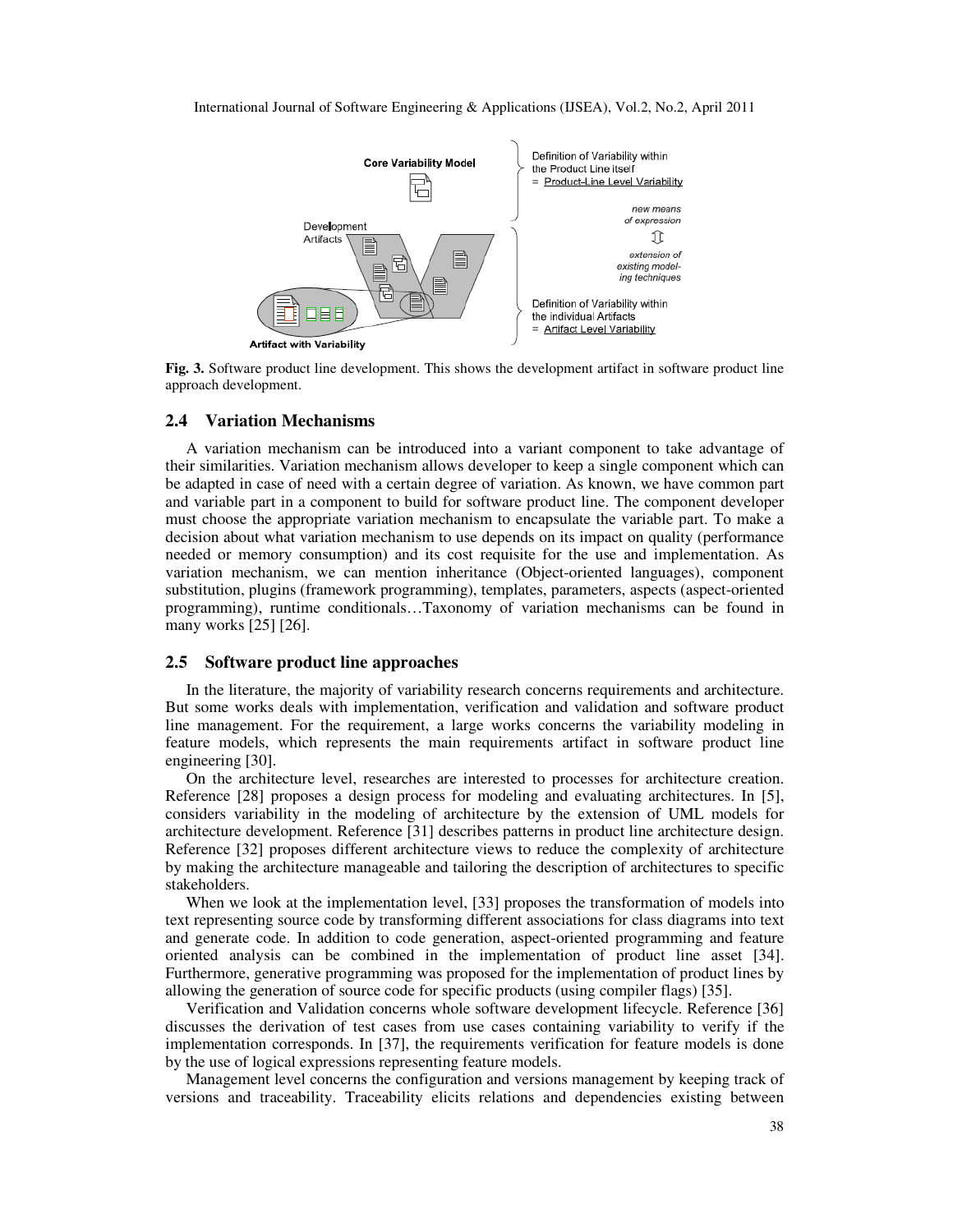artifacts generated through the software development lifecycle. Some works treat the traceability aspect. In [38], the authors try to record the traceability between solution space and problem space. Reference [39] uses traceability to manage the SPL evolution and to analyze the reasons and the nature of changes in SPL development. In [40], the authors propose a metamodeling approach to trace variability between requirements and architecture in SPL. Reference [41] study the interaction of MDD and SPL with respect to traceability by the categorization of traceability mechanism.

# **3 The Framework**

The major objective of our research is to acquire and to improve our understanding of the field of software product line. We aim also to identify potential contributions to engineering methods. Our research approach consists on studying the state of art of software product line context and the different concepts related to this topic. We study also the approach of comparison framework of the four worlds which is used in many engineering works in literature [10] [11] and has proven his efficiency in improving the understanding of various engineering disciplines. We used it to propose a comparison framework for software product line.



**Fig. 4.** Research approach. This shows our research approach consisting in the study of state of art of software product line and adopting the approach comparison framework of the four worlds to elaborate our framework for software product line.

We have elaborated a framework to compare different approaches for the construction of SPL. The idea to consider a central concept (here the SPL) on four different points of view is largely inspired from [11], a work dealing with the Web Engineering. Defining a comparison framework has proved its effectiveness in improving the understanding of various engineering disciplines. Therefore, it can be helpful for the better understanding of the field of engineering SPLs. To elaborate our comparison framework, we have proceeded to an analysis of issues that are crucial for the amelioration of the SPL development method. As a result, our framework contains 12 attributes organized into 4 views (cf. Fig. 5) developed in the following subsections.



**Fig. 5.** Software Product Line comparison framework. This shows a figure consisting of our comparison framework with its different views.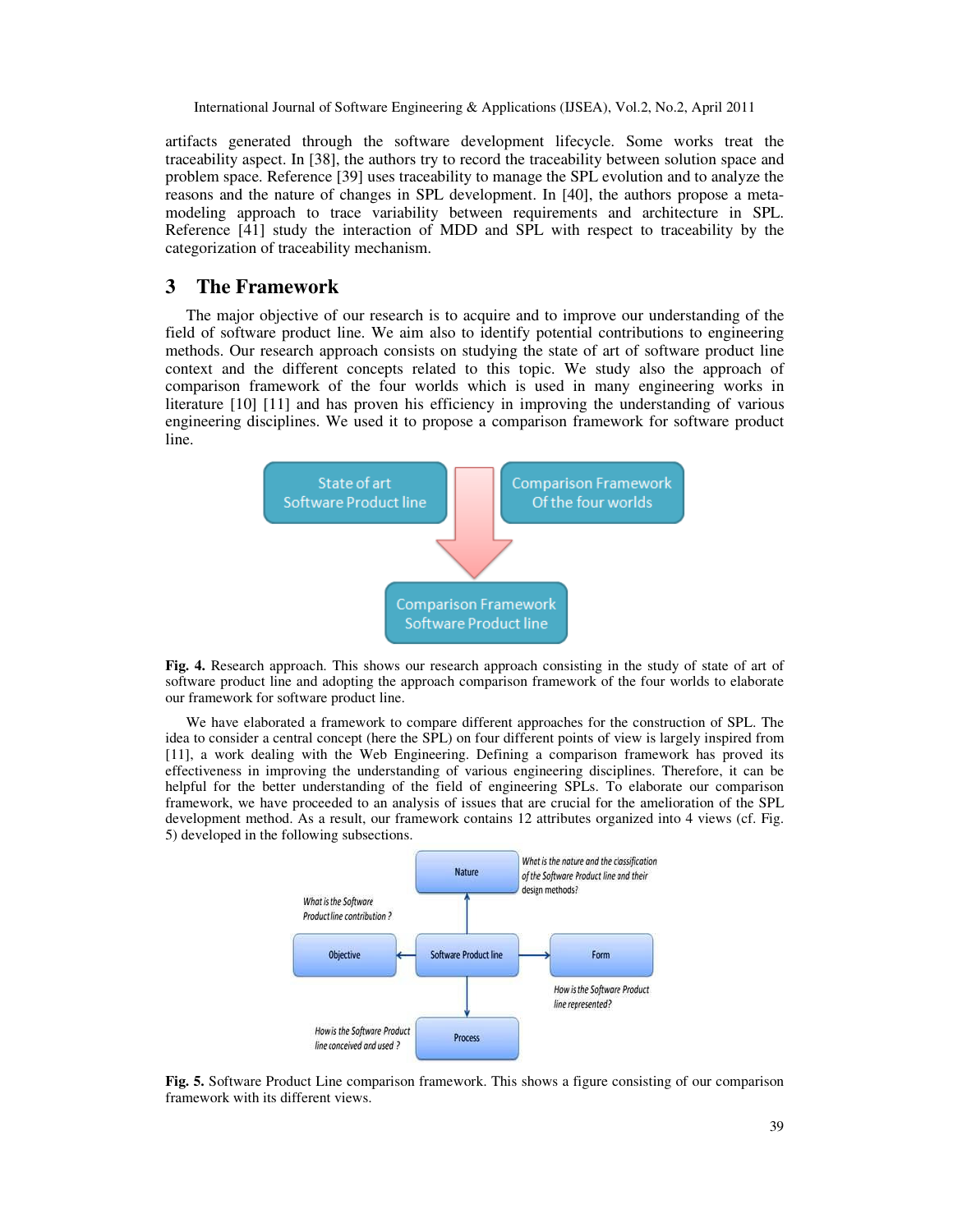Each view allows us to capture a particular aspect of SPLs engineering. Each view is characterized by a set of facets that facilitate understanding and classification of different aspects of SPLs engineering. The facets are defined using attributes which is described by a set of value for measuring and positioning the observed aspect. The facet approach was used in [10] to understand and classify approaches based on scenarios in the field of requirements engineering.

The multi-faceted and multi-view approaches adopted here, allow us to have an overview of the SPLs engineering. The views can show the variety and diversity of the different aspects of SPLs engineering. The facets provide a detailed description of these aspects.

The four views up of the comparison framework respond to four questions about the SPLs engineering:

- What are a method and an application?
- What is the objective assigned to the methods?
- How are represented the construction methods of SPLs?
- How to develop applications?

#### **3.1 Objective View**

This view captures why we should use a specific construction methods for SPL and what are the benefits retrieved from its practical application. This view is related to the objectives we seek to achieve in the field of SPL engineering.

### **3.1.1 Goal facet**

A development approach of SPL can be classified in relation to its role. Such approaches were designed for different purposes and try to describe the process in different attitudes: descriptive, prescriptive or both of them. **Prescriptive methods** allow the prescription of how the process should or could be done. **Descriptive methods** allow the study of existing processes and provide explanations about how the development process was conducted. However, certain approaches may include the two strategies as cited in [18]: "Persons dealing with software processes can adopt two different attitudes: descriptive and prescriptive". This aspect is captured by the **Goal facet**.

As mentioned before, a development approach of software product lines can be classified in relation to its role in Goal facet with the following attribute: **Goal: SET (ENUM {descriptive, prescriptive})**

#### **3.1.2 Policy Management methods facet**

Moreover, since the applications change and evolve over the time, it is essential that the methods support these evolutions. The environment of SPL is constantly undergoing to technological, functional (in user needs), structural and behavioral change. Therefore, SPLs are constantly evolving which is important to consider in their development. The evolving systems are scalable systems that can be adapted and extended. This means that a design method for SPL must support evolution. This development should be managed in a controlled flexible and consistent manner. As with any software development, reuse is an important aspect, which can occur at any stage of development and at any level of abstraction and may involve any element of design and/or implementation. There is a growing interest to the identification of reusable design components and design patterns that capture the expertise and experience of designers. Now, the reuse is a part of the policy management methods in the organization. This aspect is captured by the **Policy Management methods facet**.

The elements presented above are captured by two attributes Evolution and reuse of the policy management methods facet:

- **Evolution: Boolean**
- **Reuse: Boolean**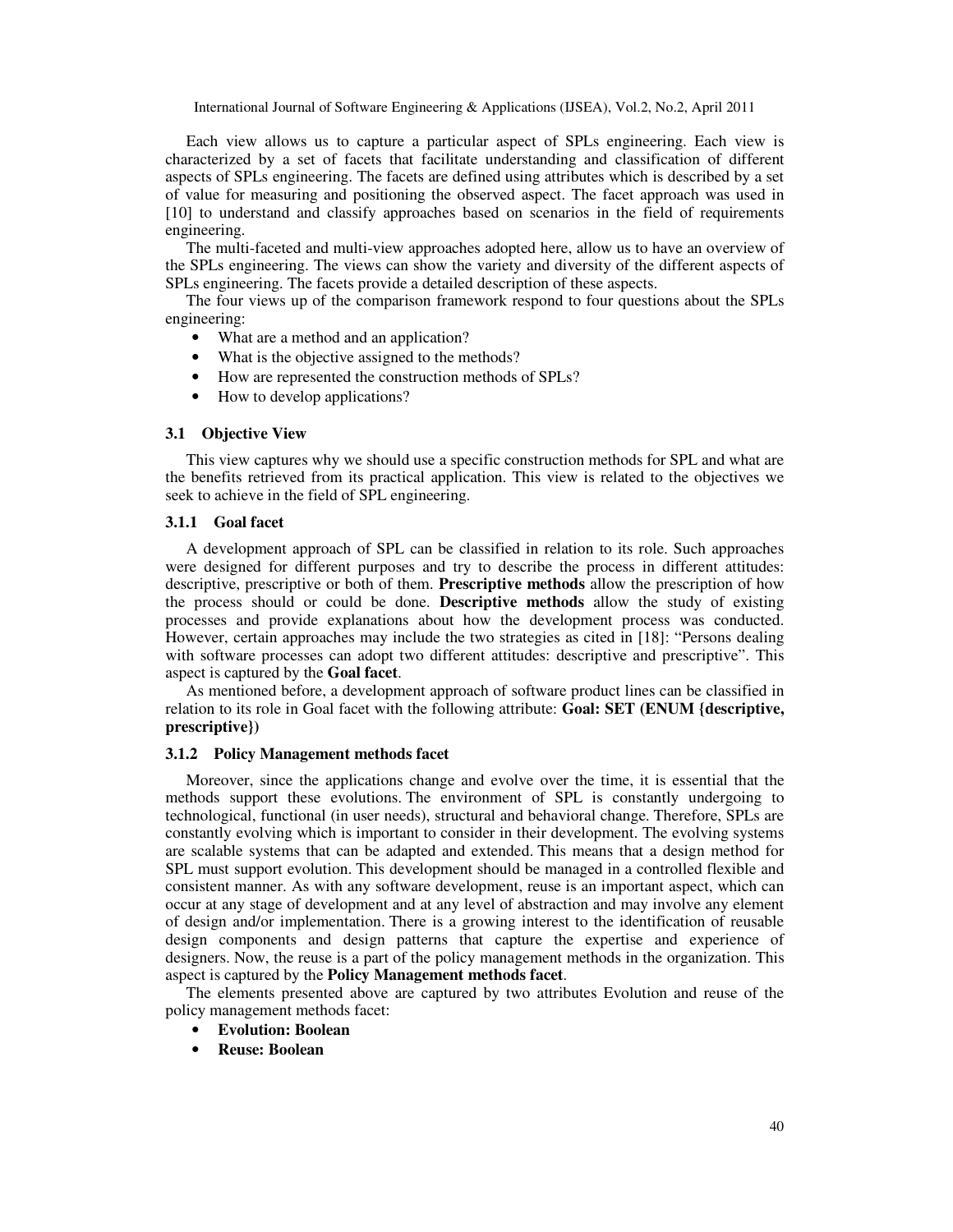### **3.2 Form View**

The form view deals with different aspects that describe the SPL. This view concerns the methods representation. Indeed, we focus in this view on some points of interest which are:

- What has to be represented?
- How will it be represented?
- At what level of abstraction?

In this view, we found many facets: Models, Notation and Abstraction level.

#### **3.2.1 Models facet**

The **Models facet** describes the various models to describe the methods. This facet describes the various models proposed by the method i.e. the different aspects taken into account when designing a SPL. Most of existing design approaches for SPL considers the design phase as an activity that focuses on producing models. The **requirements modeling** for the product line is necessary to try to reach a flexible solution tailored to different user requirements for products of this line to build. The **architecture modeling** of SPL is indispensable for the construction of the product line. The architecture of product lines is an architecture consisting of components, connectors and additional constraints [17]. The role of the architecture of product lines is to describe commonality and variability of the products in the product line and to provide a general common structure. The derived products are the instantiations of the product line architecture and the architecture component. The **user model** is built in order to determine the characteristics of users. It represents the knowledge, objectives and / or individual characteristics such as preferences, interests and needs of users. The **product model** presents the specific features and functionality on which the product must respond.

This facet can be defined as follows: **Models: Set (ENUM {Requirements modeling, Architecture modeling, Product model, User Model})**.

#### **3.2.2 Notation facet**

The **Notation facet** concerns how these methods are represented. Indeed, this facet captures the notation nature used in the proposed method (standard, owner or mixed).Some of the studied works are based entirely on standards like UML, MDA…

The Notation Facet helps us to determine the notation used by the method: **Notation: ENUM {standard, proprietary, mixed}**.

# **3.2.3 Abstraction facet**

The **abstraction facet** deals with the abstraction level where these methods are applied. Depending on this level, a SPL model is used as is or will be instantiated. At the level of abstraction of meta-types are all approaches that rely on mechanisms of meta-modeling.

The abstraction facet has one attribute level that takes values in the area listed below: **Abstraction Level: SET (ENUM {type, meta-type})**.

# **3.3 Nature View**

This view answers the « What » question. This means that we will develop facets concerning the internal structure and formalization of the SPL. In this view, we study the nature of SPL and their classification, as well as the definition of methods for their design. In this view, we focus on three facets: SPL's nature, derived products' nature and method's nature.

#### **3.3.1 SPL's nature facet**

The first facet presents two types of SPL which are Integration-oriented SPL and open compositional [16]. **Integration-oriented** SPL methods are based on a centrally maintained reusable asset base. This reusable asset forms the basis for any derived products. The reusable assets contain the SPL architecture with a set of components and variation points.

**Open compositional** SPL methods are based on a distributed software ownership, different goals of parts owners and sub-contracting of part of the software. In this approach, product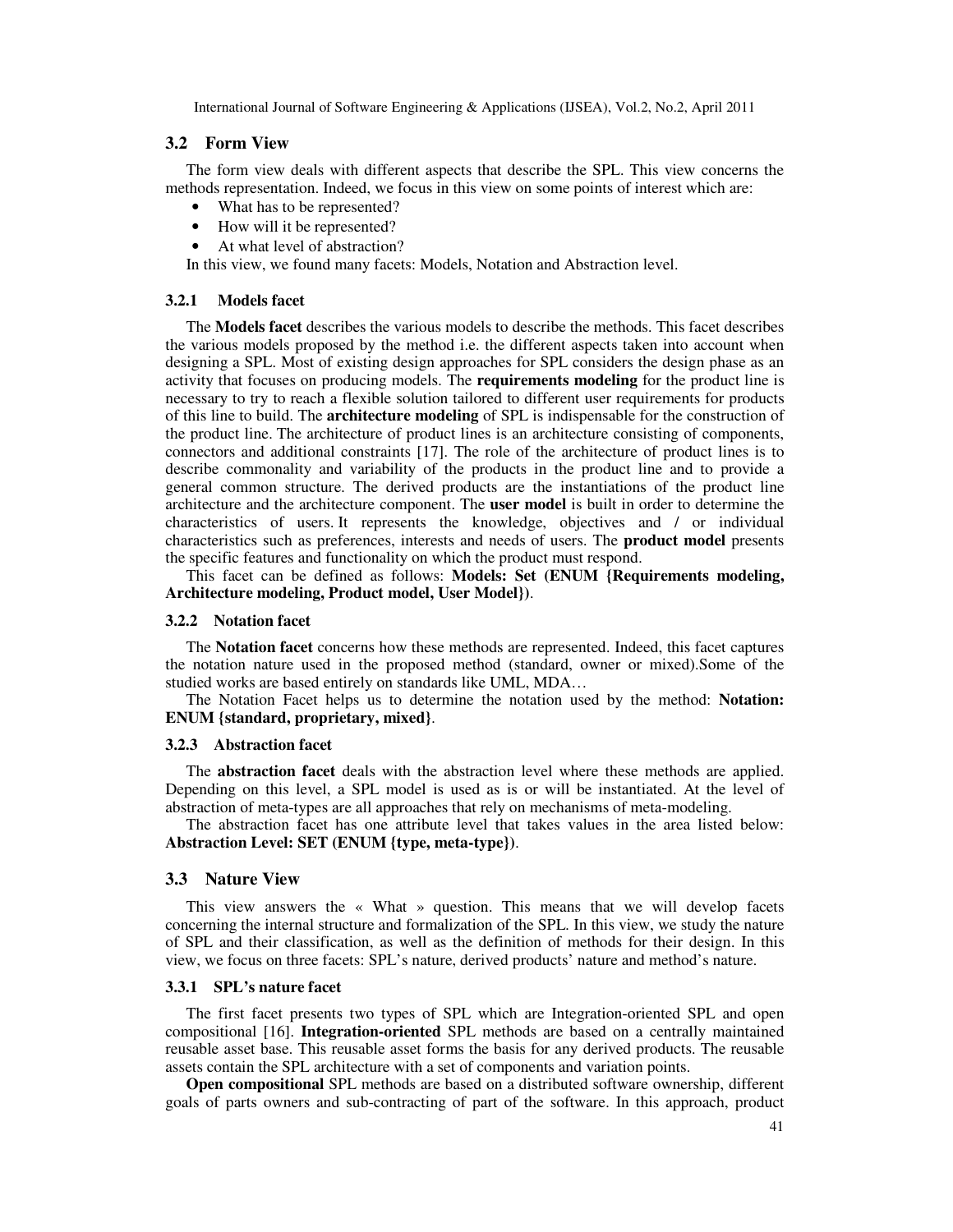developers select partially integrated components and combine it with their own components. However, there is no pre-integrated platform and product developers are free to select the components which suit their needs from the available components.

This facet can take its values in an area listed: **Software product line nature: ENUM {Integration-oriented, Open compositional}**

# **3.3.2 Products' Nature facet**

The **facet products' Nature** can describe the different products resulting from SPL (component, service, constraints on the product, product description, architecture…).

The facet Products' Nature can take its values in an area listed: **Products' Nature: ENUM {component type, service type, restrictions on the product type, product descriptions type, architecture type}**.

#### **3.3.3 Method' nature facet**

The proposed research in the field of SPLs engineering are designed to explore different ways to structure the development process, using models and tools tailored to the needs and specificities of the SPL. Some classifications have tried to show the diversity of these approaches in terms of their level of abstraction, granularity and focus. The **method nature facet** deals with these classifications (user-driven approaches, model-oriented approaches, usercentered approaches).The **user-driven approaches** try to identify and define the needs of target users through the step of requirements analysis. Two main techniques are used to determine the user needs: the use cases and the scenario-based approach. **Model-oriented approaches** are model-driven methods. Indeed, modeling the application domain is the starting point of their approach in the construction of SPL. In **user-centered approaches**, the user concept is privileged since the first step in the development process in order to capture the knowledge about the target audience of the future system and to model subsequently the scope of information pertaining to these users. Indeed, a step of user modeling is included in the life cycle approach to identify and describe the different classes of target users to determine the requirements for each category.

The method nature facet is defined as follows: **Method Nature: ENUM {user-centered, model-oriented, user-driven}**.

#### **3.4 Process View**

The process view considers different ways of construction methods for SPL conception and usage. Managing variability in SPLs occurs at different levels of abstraction during the development cycle of the product line. All possible variants decrease throughout the development phases. The more we advance in the development, fewer decisions are to be taken towards the possible variation.

A variation belonging to a particular level of abstraction, may give rise to one or more variations located in the lower levels. It must have traceability links among different levels of variation. This helps the identification of variation points to treat after selecting an option belonging to a particular level of abstraction. The choices made at different levels of abstraction can keep the most relevant variants. The number of variants depends from the nature of the system to build. For example, an ERP must be highly variable to suit the needs of several types of businesses.

#### **3.4.1 Lifecycle Coverage facet**

The **Lifecycle Coverage facet** deals with the development cycle of a SPL. There is still no consensus on a general model of this development cycle. SPL engineering is defined in the literature [12] by distinguishing two levels of engineering: Domain Engineering and Application Engineering as presented in Fig. 6.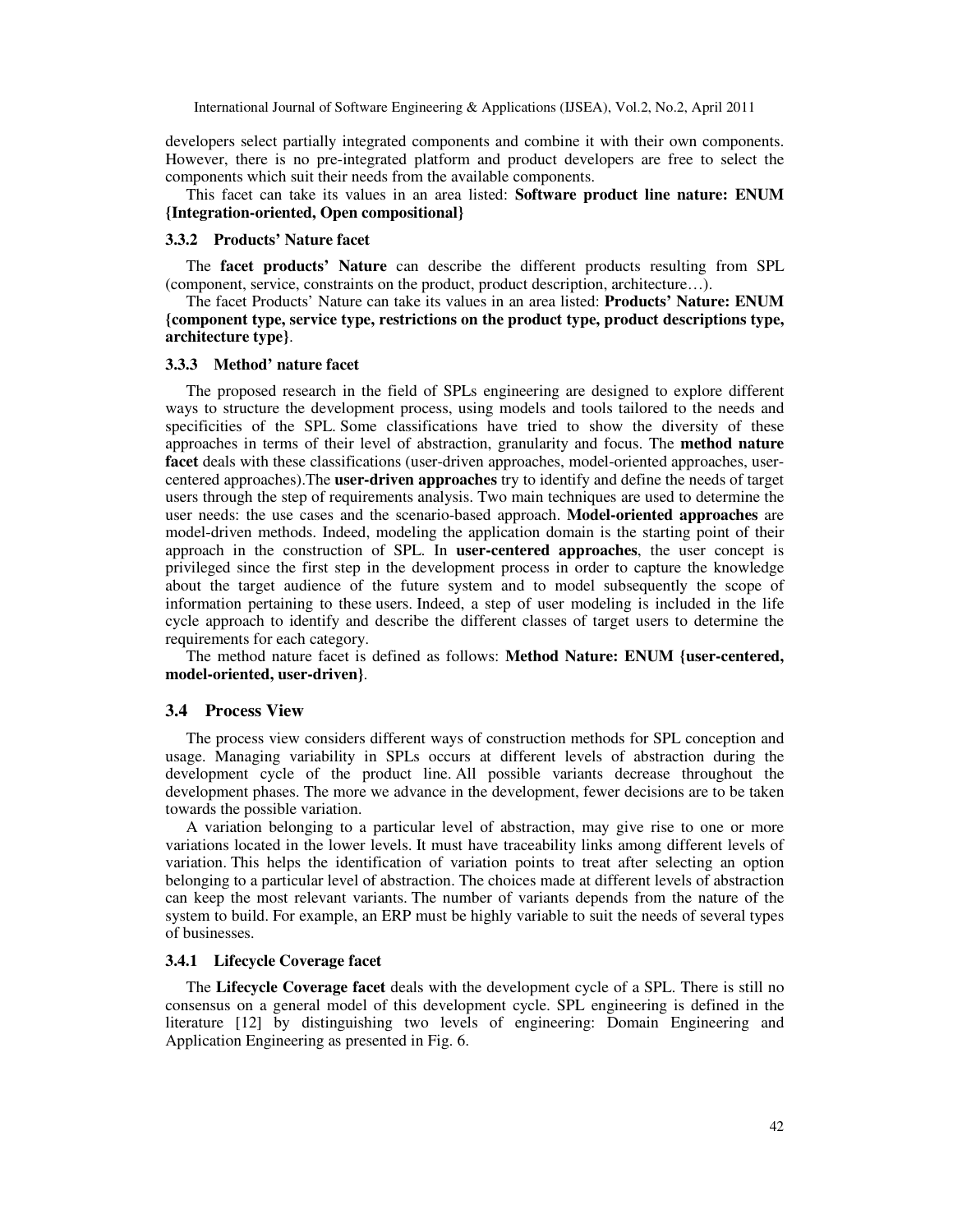

**Fig. 6.** Software Product line Process. This shows the development lifecycle of SPL.

**Domain Engineering** (The engineering for Reuse) corresponds to the study of the area of product line, identifying commonalities and variabilities among products, the establishment of a generic software architecture and the implementation of this architecture. Indeed, the domain engineering consists on the development and construction of reusable components known as asset (specification document, model, code ...) which will be reused for the products building. For this reason, the domain engineering is considered as development for reuse. **Application Engineering** (The Engineering by Reuse) is used to find the optimal use for the development of a new product from a product line by reducing costs and development time and improve the quality. At this level, the results of the domain engineering (characteristics model, generic architecture, and components) are used for the derivation of a particular product. This derivation corresponds to the decision-making towards the variation points. It is a development by reuse. The derivation of a particular product requires decisions or choices associated with different variation points detected.

In these levels of engineering, we fund two sub levels: problem domain and solution domain. The process of problem domain analysis consists on the creation of a model describing the problem to be solved. The solution domain defines the environment where the solution is developed and the problem resolution. In domain engineering, these sub levels tries to express structure and variability in software product line (identify variation points and the associated variations and express dependencies between variants to avoid conflicts) and to organize and build reusable artifacts engineering (requirements, tests, components...). In application engineering, variant modeling and solution binding are the next steps. We notice that requirements specifications are important throughout the software product line lifecycle (when defining the entire software product line or a particular product) and the traceability allows the control of specifications compliance.

Software Product Line is considered as effective approach to benefit from software reuse. Configuration management takes more and more a special implication in software product line context as an integral part of any software development activity. The configuration management concerns the two domains, the domain engineering and the application engineering. The challenges for configuration management in software product line consist on configuration artifacts determination, evolution management, and product line problems prevention. Configuration management establishes guidelines for problem tracking (problem domain) and problem resolution process (solution domain). It's considered as transversal activity in lifecycle process which has impacts on domain engineering and application engineering.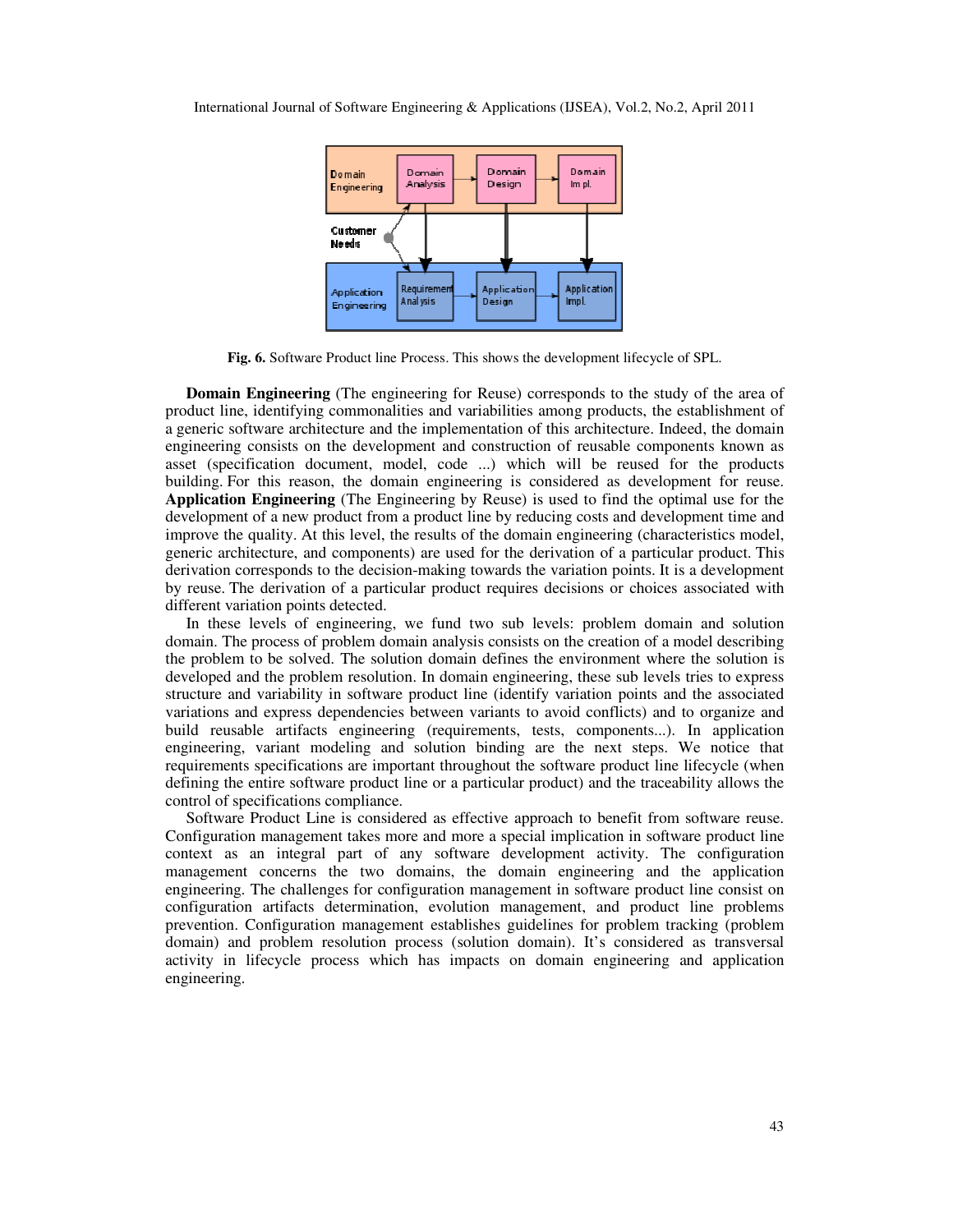

**Fig. 7.** Configuration management and asset evolution model for software product line [42]. This shows a model of configuration management which makes the changes, maintenance, and evolution controlled.

The Lifecycle Coverage facet can take its values in the area listed below: **Lifecycle Coverage: SET (ENUM {Domain engineering, Application Engineering, Configuration management}).**

#### **3.4.2 Construction technique facet**

The **construction technique facet** tries to captures the nature of the used techniques which are based on the instantiation of meta-models, assembly (components, services or COTS), languages and ad-hoc. **Instantiation of a meta-model** is based on the meta-modeling which consists on the identification of common and generic features of products and then represent them by a system of generic concepts. Such representation has the potential to 'generate' all applications sharing the same characteristics. **Assembly technique** consists on the building of a base of reusable components and the assembling of them in products derivation. The reusable components can be either code components or design component. **Language**: The software engineering community has used different languages to develop software applications. This technique has been adopted in the field of SPLs (i.e. compilation directives, template, inheritance…). A sample for the use of compilation directives is shown in Fig. 8. **Ad-Hoc**: Some construction approaches for SPLs are based on expression of the developers' experience. While this experience is not formalized and does not constitute a knowledge base available for the individual developers, we can say that such applications are the result of adhoc construction technique.

| #ifdef VariantA<br>#include CodeForVariantA<br>#endif                  | /* optional part */    |
|------------------------------------------------------------------------|------------------------|
| #ifdef VariantBl<br>#include CodeForVariantB1                          | /* alternative part */ |
| #else<br>#ifdef VariantB2<br>#include CodeForVariantB2<br>#else        |                        |
| /* default functionality for VariantB goes here */<br>#endif<br>#endif |                        |

**Fig. 8.** The use of compilation directive. This shows an example of the use of some compilation directive to derive a variant of products.

The construction technique facet can be defined as follows: **Construction Technique: SET (ENUM {Instantiation of meta-model, assembly, language, Ad-Hoc})**.

### **3.4.3 Runtime support facet**

The **Runtime support facet** permits the determination if the approach is supported by a tool. The world of development concerns, in addition to the construction of product line and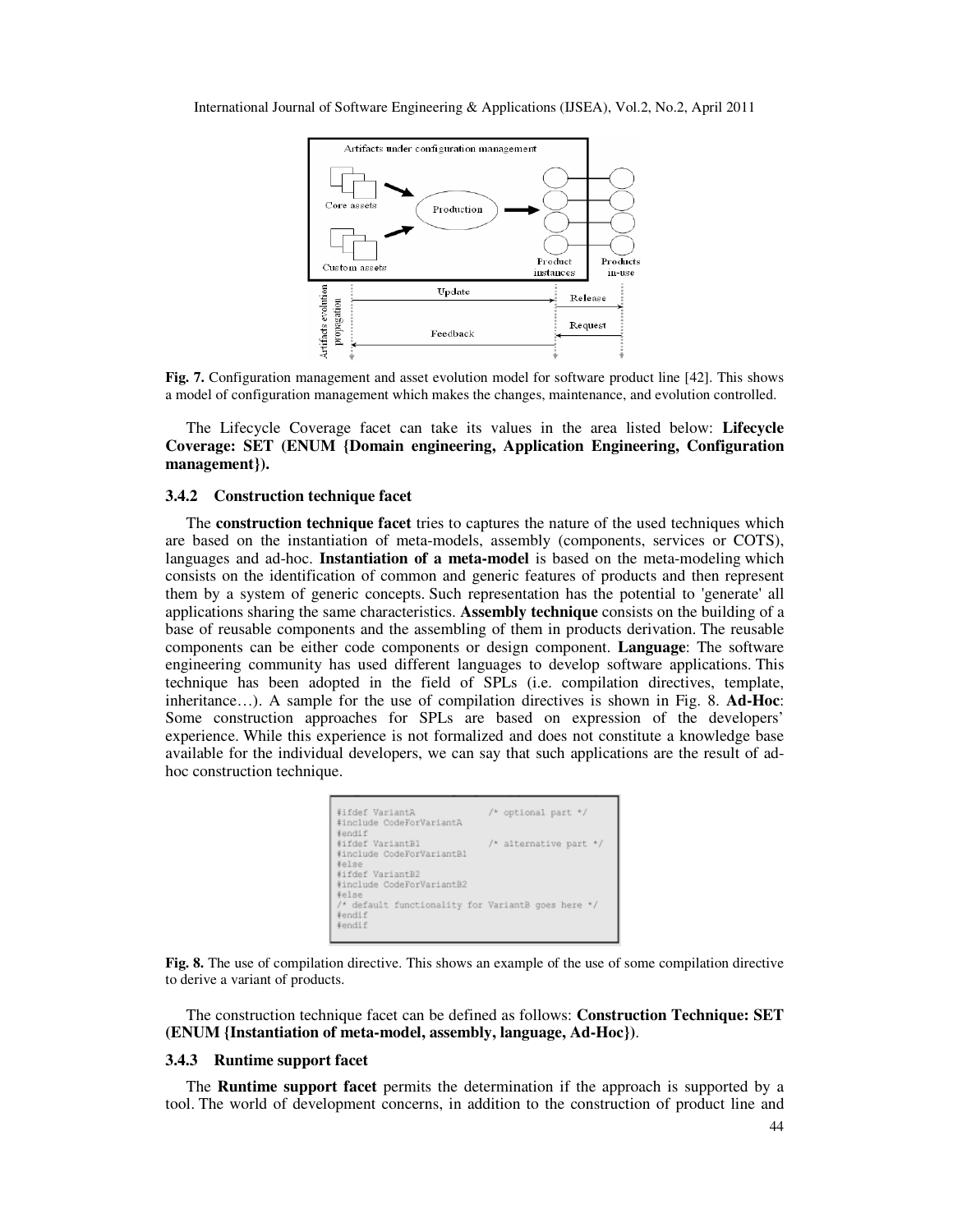derived products, necessary assistance for their implementation and execution. Tool environment is necessary to help the implementation of methodological process and is also a part of development world problems.

This facet is therefore an attribute. This attribute is tool support that allows determining whether the approach is supported by a tool. This attribute takes as value the name of the tool: **Tool support: TEXT**.

### **3.4.4 Adaptation facet**

The **adaptation facet** tries to find the different dimensions that can be adapted in a SPL: features, structures, behaviors and operating resources. Indeed, the heterogeneity of users is observed on several levels: their goals, their knowledge, skills, preferences in terms of features, product structures, behaviors or physical resources from which they access the application. Therefore, it is necessary that the product lines are adapted to their users.

We described the different dimensions that can be adapted in a software product line. Thus, we define the attribute Adaptation as follows: **Adaptation: SET (ENUM {features, structures, behaviors, operating resources})**.

# **4 Framework Application**

Several methods for the construction of SPL have emerged in the literature. Before applying our comparison framework to these methods, we give their brief overview in the following subsection.

# **4.1 Overview of Existing Methods**

#### **4.1.1 Van Gurp Method**

Reference [3] considers the variability as the key to software reuse. The reusable software is distinguished from normal software by supporting various types of variability. Reference [3] has provided a terminology for reasoning about variation points. He described, too, the influence of SPLs approach in the development process. He presented, also, a method to identify, plan and manage the variability in a SPL. This method is based on identification of variation points through the creation of features diagrams. Then, an evaluation phase of variation point's properties is established. The binding of variation points to a variant is the last step of the method which consists in the instantiation of a class and assigns an instance to a property.

According to our framework, this method has as objective a prescriptive attitude to describe process and has the ability to manage the evolution and the reuse by the evaluation phase of variation points. It offers the product model as output and it uses proprietary notation (features diagrams). This user-driven method is based on oriented-integration strategy for the construction of the SPL. In its process, it uses the instantiation, language and Ad-Hoc construction techniques without a tool support.

#### **4.1.2 Ziadi Method**

Reference [5] proposes to model SPL variability in static diagrams (use case diagrams and class diagrams) and dynamic diagrams (sequence diagrams using the composition operators of UML 2.0). To ensure the consistency of the SPL model, there are structural rules expressed in OCL, which any SPL must respect. These constraints can be generic or specific to a SPL. Reference [5] proposes an approach for the products derivation (moving from the product line to a particular product) based on the automatic generation of state machines from sequence diagrams. This generation is possible with the use of algebraic specification.

This method supports the evolution and the reuse and offers the ability to construct architecture and product model using a standards notations (UML, OCL). As output, it makes product and architecture description and constraints on the products. This method is a modeloriented method and covers the entire product line lifecycle by using instantiation of model and Ad-Hoc techniques. It allows the adaptation of features, structures and behaviors.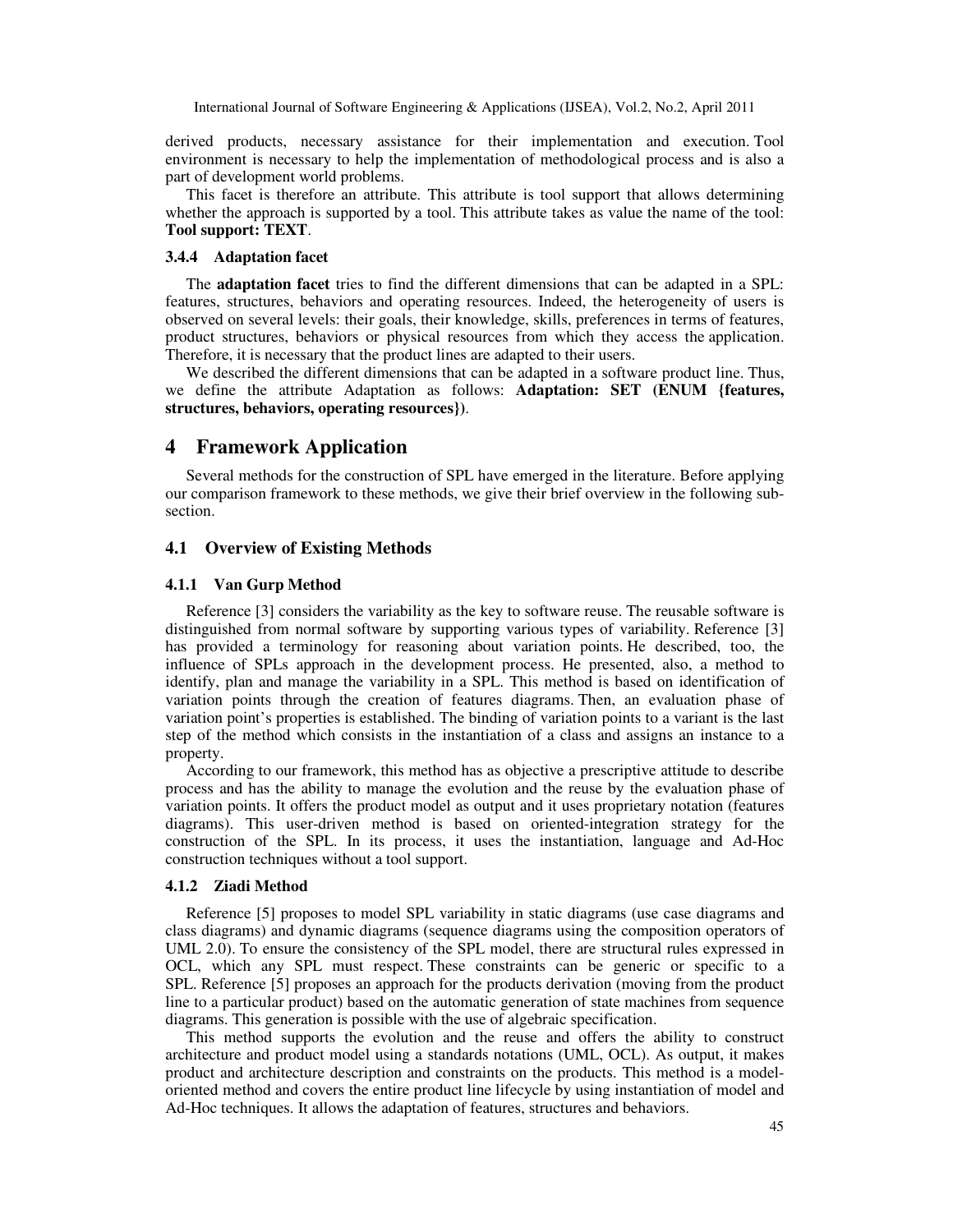#### **4.1.3 Deelstra Method**

Reference [4] proposes the use of model driven architecture (MDA) to manage variability in SPL as presented in Fig. 9. In this proposal, MDA is used as an approach to derive products in a particular type of SPL (configurable product line). The contribution of this study was to combine MDA with a configurable SPL and present the benefits of this relationship. In agreement with the management of variability, two main benefits of applying MDA to the product line engineering are identified, namely the independent evolution of domain concepts, the components of the product line, technology processing and infrastructure used and the use and management of variability as a solution to the problem of round transformations in MDA.



**Fig. 9.** The use of MDA in Product line engineering. This shows the integration of MDA in SPL lifecycle.

This method supports the evolution and reuse by the use of MDA. It proposes a prescriptive attitude to describe the software process. According to the form view, it produces the architecture and product model with a standard notation (MDA) and in meta-types as level of abstraction. The nature of the derived product of this model-oriented method is component, service, product description and architecture. Its process covers the entire lifecycle and uses instantiation as construction technique without a tool support. Finally, it tries to adapt the operating conditions by the use of MDA which can handle both the platform and technical variability.

#### **4.1.4 Djebbi Method**

The RED-PL approach [6] is developed to provide a response to the manner to ensure the satisfaction of the real user's needs and the derivation of the optimal product requirements set (the right product to build). Reference [6] tries, throw this approach, to take into account new stakeholders' needs during requirements derivation for product lines. The RED-PL approach stands for "Requirements Elicitation & Derivation for Product Lines". The matching process tries to do compromise between the product line requirements and the satisfaction of users' needs. The matching process tries to do compromise between the product line requirements and the satisfaction of users' needs.

This method aim for a both prescriptive and descriptive attitude with reference to the process description and it supports the evolution and reuse by the matching process. According to the form view of our framework, it proposes a requirement model besides the product model in a proprietary notation (features diagrams) and a type abstraction level. This method is usercentred because the user concept is privileged. It tries to construct an oriented-integration SPL based on a centrally maintained reusable asset base. It covers only the domain engineering with a Ad-Hoc construction technique and tries to adapt the features and behaviors in agreement with user's needs.

# **4.2 Comparative Analysis within Framework**

The various methods that we have presented approach the design and construction of SPL from different angles. We're going in the first sub-section to summarize characteristics of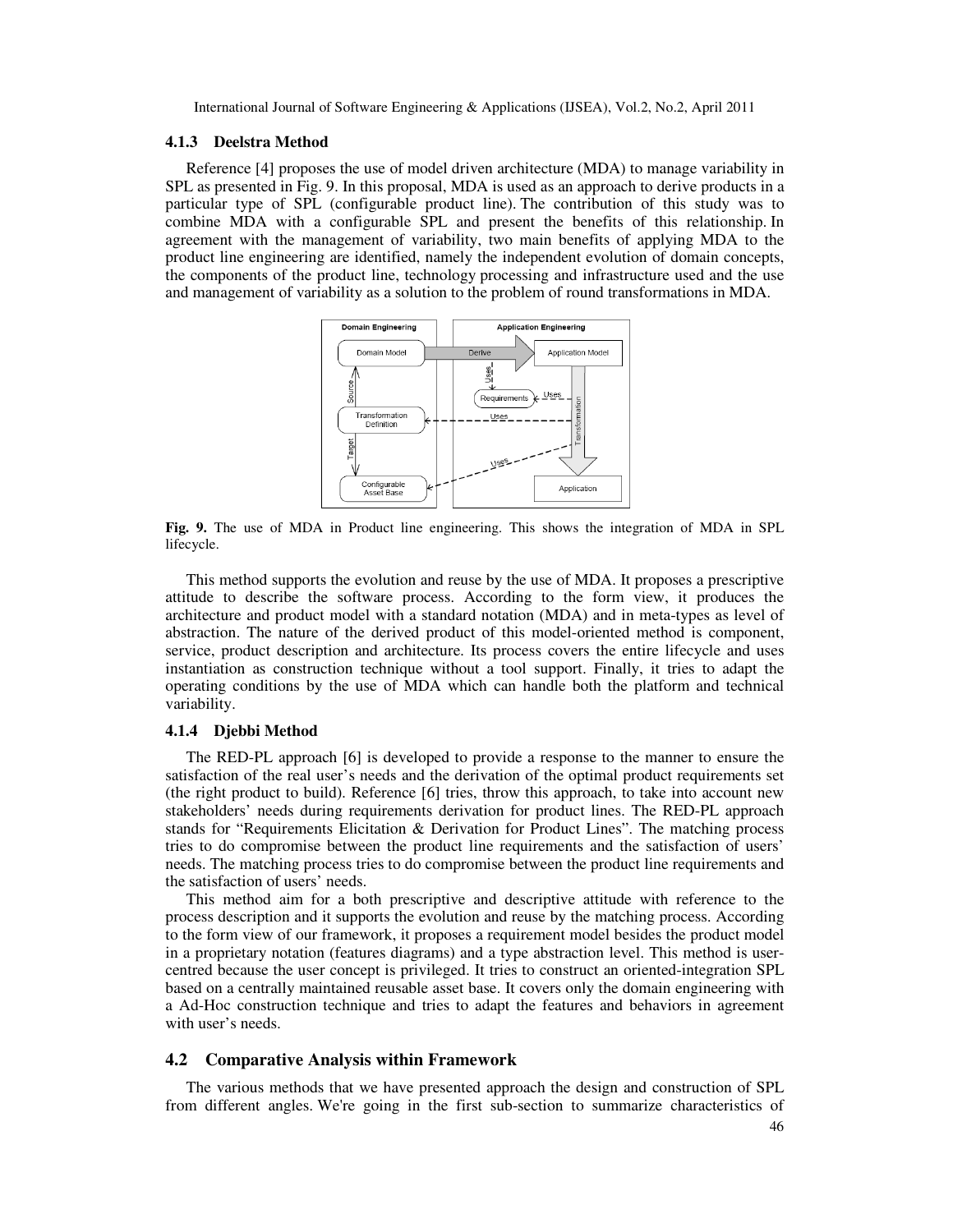different methods according to the four views of our framework to pass in the second subsection to present a number of shortcomings of these methods.

#### **4.2.1 Evaluation Summary**

The table Tab1 presents a comparative analysis of the four selected SPL construction methods. Every method of those presented in sub-section 3.1 covers one particular aspect of the construction of SPL. Reference [3] tries to manage the variability variation point in product line by using features diagrams. Reference [5] is focusing the design aspect by using UML profile (to model SPL and then manage variability in static and dynamic UML diagrams) and OCL constraints (to specify generic or specific constraints on products). Reference [4] proposes the use of MDA to handle both the platform and technical variability by the focus on the design aspect. Reference [6] tries to cover the requirement aspect by the requirement elicitation and the study of constraints in order to ensure the satisfaction of the real user's needs and the derivation of the optimal product.

#### **4.2.2 Drawbacks of Existing Method**

The framework analysis allows identifying the following main drawbacks of existing SPL construction methods. We realize that we have a lack of sufficient tool support for them and for their interactivity with their users. The SPL approaches themselves are not enough automated for deriving automatically a product from a SPL. Moreover, some of the proposed methods are using proprietary notations which can handle some problems of standardization and interoperability… In addition, these methods didn't cover all aspects of SPL engineering. Indeed, every method tries to focus on a particular part of SPL construction process. For example, [5] focus his works on the design of SPL and the derivation of products. Reference [6] is working on requirements engineering for SPL to take into consideration the real users needs. In other hand, all these methods offer a prescriptive process that dictates to the designer to perform activities to achieve a particular task. This guides the designer. However, it restricts its participation in the design process. Indeed, such process does not afford him the opportunity to be active in choosing alternatives for achieving its objectives. Finally, in these method, apart [6] ones, the problem is the matching between users' needs and the product offered by developers. The difficulty in mapping lies in the differing languages in which the two parties involved, developers and customers are accustomed to express their self. Many writers have observed that there is a "conceptual mismatch" [13] [14] [15]. Indeed, the developer is placed in operational level, while on the other side customers are placed at the intentional level.

# **5 Experimentation**

Enterprise resource planning (ERP) describe a business management system that integrates the enterprise activities including planning, manufacturing, purchasing, controlling and maintaining inventory, tracking orders... ERP can include application modules for finance and human resources management. ERP systems can improve the performance of the organizations' resource planning, management and operational control. As such, ERP systems are now being developed and evolved for organizations regardless of its size. Return on Investment (ROI) and Return on Values (ROV) depends on the agility of the company to evolve, maintain, and customize/configure its ERP to respond to new business needs and emerging market segments. Evolutionability, maintainability, and configurability are thus at the heart of the ERP business. Software Product Line fits to ERP business. ERP systems can benefit greatly from the concepts of commonalities and variabilities to enhance evolutionability and maintainability. Product-line concepts can reduce complex configuration procedures. We try to adopt product line architectures for the development of ERP systems. We choose to investigate about techniques for modeling, developing, and implementing ERP systems. Studying software product line in a concrete domain as ERP can be useful for the proposal of new method for the construction of software product line.

In this section we briefly present our actual axis of research which is the experimentation. Actually we try to analyze many existing open source ERP in order to find the best solution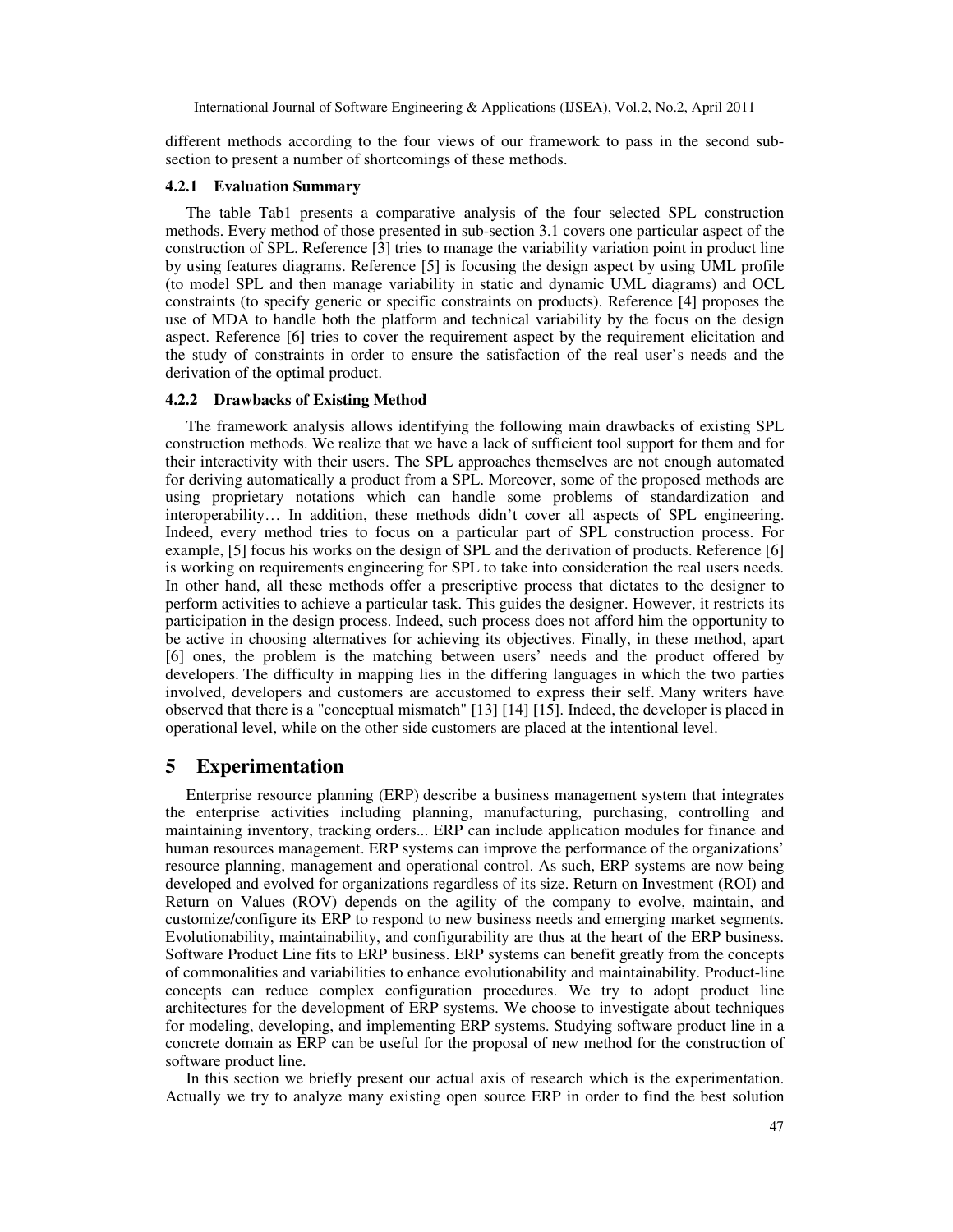with possibilities of evolution. We found two major solutions which are Compiere and Openbravo. Every one of these solutions has many possibilities of customizing and extensions by the adding of new components (reports, helpdesk, task management, payroll…) or customizing the existing ones (Customer Relations Management, Partner Relations Management, Supply Chain Management, Performance Analysis, Web Store…) as presented in Fig. 10 and Fig. 11. Since their inception, Compiere and Openbravo have provided an alternative to expensive and closed ERP systems from Oracle, SAP...



**Fig. 10.** Domain covered by ERP. This shows management possibilities in an ERP solution.

Compiere and Openbravo are two complete business solutions for small-to-medium enterprises, particularly those in the service and distribution industry, both retail and wholesale. These solutions have an integrated Web Store, covering material management, purchasing sales, accounting, and customer relations management.



**Fig. 11.** Compiere specificities. This shows possibilities of customization and extensions in the Compiere ERP solution.

Our methodology consists, as first step, on the evaluation of Compiere and Openbravo. Also, we try to analyze the functional and technical choices done in these solutions to detect the possibilities of evolution according to the real requirements of users by the testing and getting them into production. And finally, we aim to customize and extend the ERP to meet these specific requirements. This final step needs an intentional study to avoid "conceptual mismatch" [13] [14] [15] between developers and customers. Indeed, the developer is placed in operational level, while on the other side customers are placed at the intentional level.

# **6 Conclusion and future work**

In this paper, our contribution was the definition of a comparison framework which has allowed identifying the characteristics and drawbacks of some existing methods for the construction of Software Product Line.

The suggested framework allows a comparison structured in four views. It was build to respond to the following purposes: to have an overview of existing Software Product Line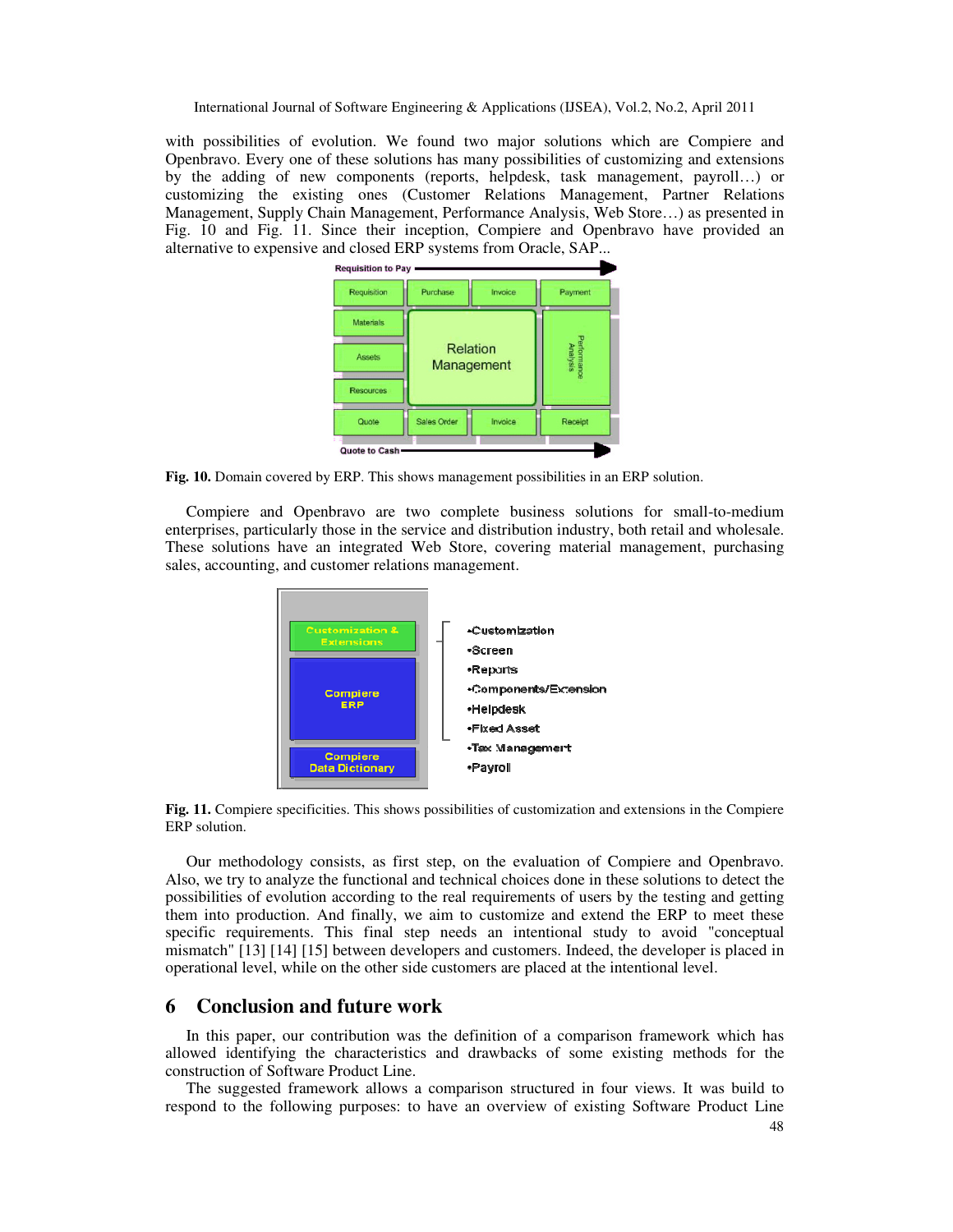construction methods, to identify their drawbacks and to analyze the possibility to propose a better method.

Based on this framework analysis, we propose to improve the method used for software product line construction in order to overcome the following drawbacks of existing methods by proposing a tool support to improve interactivity with users. Also, we will try to cover the overall lifecycle of software product line. To avoid the conceptual mismatch, we will try to establish the matching between users' needs and the product offered by developers by the expression of users' needs in an intentional way.

Our future works include a case study of a particular software product line ERP to try to identify variability in this solution. After that, we will try to change in abstraction by studying the ERP in an intentional level to attempt to find the real users' needs and to model the user.

# **References**

- 1. SEI Product Line Hall of Fame web page, http://www.sei.cmu.edu/productlines/plp\_hof.html.
- 2. D. M. WEISS AND C. T. R. LAI, "Software Product-Line Engineering. A Family-Based Software Development Process". Addison-Wesley (1999).
- 3. J. Van Grup, "Variability in Software Systems, the key to software reuse". Sweden: University of Groningem (2000).
- 4. S. Deelstra, M. Sinnema, J. van Gurp, J. Bosch, "Model Driven Architecture as Approach to Manage Variability in Software Product Families", Proceedings of the Workshop on Model Driven Architecture: Foundations and Applications, University of Twente (2003).
- 5. T. Ziadi, "Manipulation de Lignes de Produits en UML ". Rennes: Université de Rennes (2004).
- 6. O. Djebbi and C. Salinesi, "Single Product Requirements Derivation in Product Lines" CAiSE (2007).
- 7. Ø. Haugen, B. Møller-Pedersen, J. Oldevik, A. Solberg "An MDA-based framework for model-driven product derivation", Software Engineering and Applications, MIT Cambridge, USA (2004).
- 8. M. Sinnema, S. Deelstra, J. Nijhuis and J. Bosch "COVAMOF: A Framework for Modeling Variability in Software Product Families". Proceedings of the Third Software Product Line Conference (SPLC 2004), Springer Verlag Lecture Notes on Computer Science Vol. 3154 (LNCS 3154) 197-213 (2004).
- 9. J. Lee and K. C. Kang "A Feature-Oriented Approach to Developing Dynamically Reconfigurable Products in Product Line Engineering". Software Product Line Conference (2006).
- 10. C. Rolland, "A Comprehensive View of Process Engineering", Proceeding of the 10th International Conference CAiSE'98, LNCS 1413, Springer Verlag Pernici, C. Thanos (Eds), Pisa, Italie, p. 1-24 (1998).
- 11. S. Selmi, "Proposition d'une approche situationnelle de développement d'applications Web". Université de La Manouba : Ecole Nationale des Sciences de l'Informatique (2006).
- 12. K. Czarnecki and W. Eisenecker, "Generative Programming: Methods, Tools, and Applications". Addison-Wesley (2000).
- 13. S. N. Woodfield. "The Impedance Mismatch Between Conceptual Models and Implementation Environments", ER'97 Workshop on Behavioral Models and Design Transformations: Issues and Opportunities in Conceptual Modeling, UCLA, Los Angeles, California (1997).
- 14. Object Matter, www.objectmatter.com.
- 15. R. Kaabi, "Une Approche Méthodologique pour la Modélisation Intentionnelle des Services et leur Opérationnalisation". Sorbonne: Université de Paris I (2007).
- 16.J. Van Grup, C. Prehofer, J. Bosch. "Comparing Practices for Reuse in Integration-oriented Software Product Lines and Large Open Source Software Projects". Software: Practice & Experience (Wiley) (2009).
- 17. L. Bass, P. Clements, R. Kazman, "Software Architecture in Practices", Addison–Wesley (1998).
- 18.J. Lonchamp, "A structured Conceptual and Terminological Framework for Software Process Engineering", Proceedings of IEEE International Conference on Software Process (1993).
- 19. M. Jarke and K. Pohl, "Requirements Engineering: An Integrated View of Representation, Process and Domain", in Procedings 4th Euro. Software Conf., Springer Verlag (1993).
- 20. R. Deneckère, A. Iacovelli, E. Kornyshova and C. Souveyet, "From Method Fragments to Method Services" Exploring Modeling Methods for Systems Analysis and Design (EMMSAD'08), Montpellier: France (2008).
- 21. S. Ouali, N. Kraiem and H. Ben ghezala "A Comprehensive View of Software Product Line", ICMSC, Egypt (2010).
- 22. P. Clements and L. Northrop "Software Product Lines: Practices and Patterns." Addison-Wesley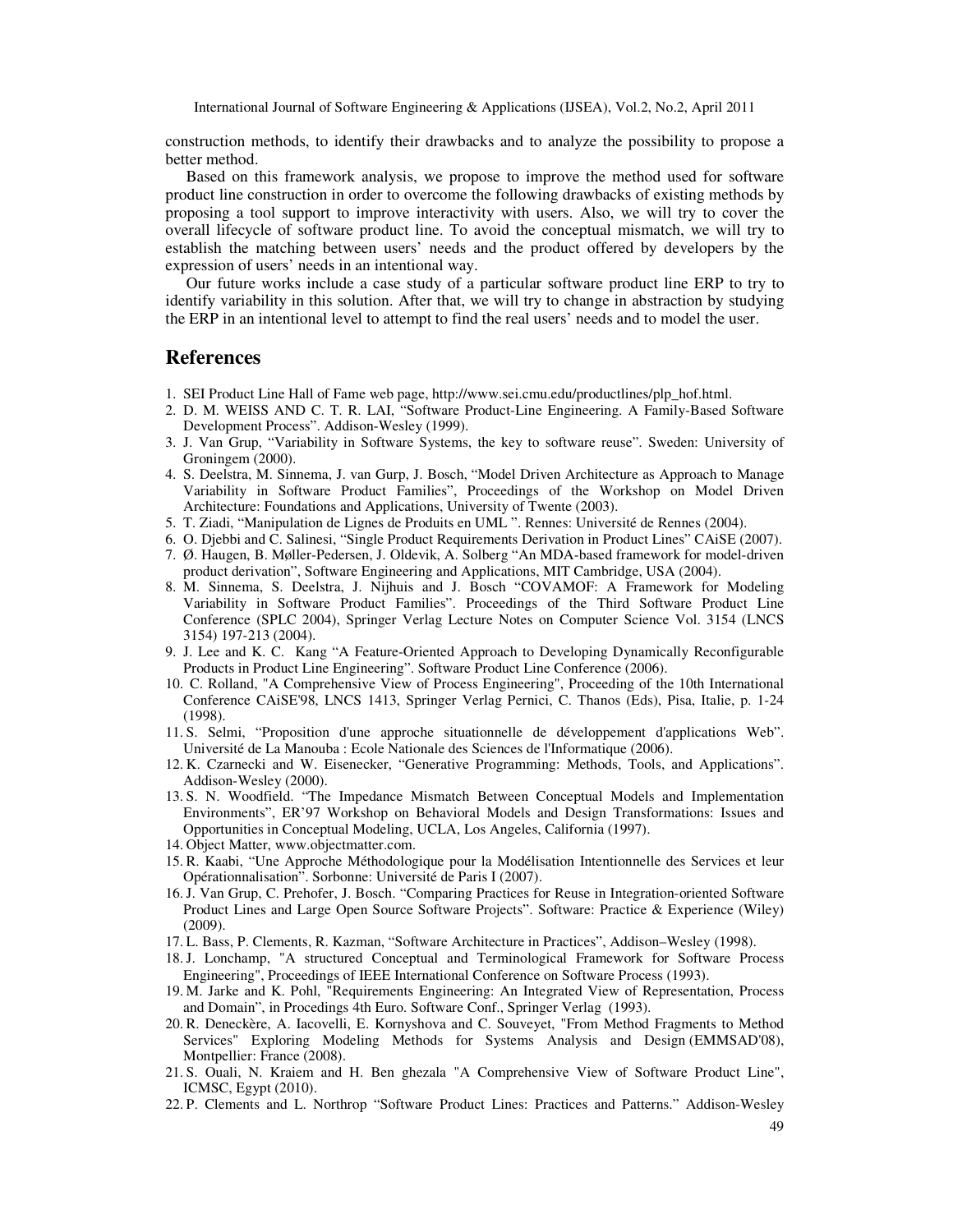$(2002)$ .

- 23. McGregor, John D.; Northrop, Linda M.; Jarrad, Salah; & Pohl, Klaus. "Guest Editor's Introduction: Initiating Software Product Lines." IEEE Software 19, 4 (July/August 2002): 24-27.
- 24. David Lorge Parnas. On the design and development of program families. IEEE Transactions on Software Engineering, SE-2(1):1{9, Mar (1976).
- 25.Jacobson, I.; Griss, M.; & Jonsson, P. Software Reuse: Architecture, Process, and Organization for Business Success. Reading, MA: Addison-Wesley Longman, 1997.
- 26. Anastasopoulos, M. & Gacek, C. Implementing Product Line Vari-abilities (IESE-Report No. 089.00/E, V1.0). Kaiserslautern, Ger-many: Fraunhofer Institut Experimentelles Software Engineering, 2000.
- 27. F. Bachmann and P. C. Clements, "Variability in software product lines," Software Engineering Institute, Pittsburgh, USA, Tech. Rep. September, 2005.
- 28. Thiel, Steffen & Hein, Andreas. "Modeling and Using Product Line Variability in Automotive Systems." IEEE Software 19, 4 (July/August, 2002): 66-72.
- 29. Krueger, Charles W. "Towards a Taxonomy for Software Product Lines," 323-331. Proceedings of the 5th International Workshop on Product Family Engineering. Siena, Italy. November 4-6, 2003. New York, NY: Springer, 2003. http://www.biglever.com /papers/KruegerTaxonomy\_PFE5.pdf.
- 30. K. Czarnecki, S. Helsen, and U. W. Eisenecker. Formalizing cardinality-based feature models and their specialization. Software Process: Improvement and Practice, 10(1):7– 29, 2005.
- 31. S. O. Hallsteinsen, T. E. Fægri, and M. Syrstad. Patterns in product family architecture design. In Proc. of the 5th International Workshop on Software Product-Family Engineering (PFE 2003), pages 261–268, 2003.
- 32. P. America, D. K. Hammer, M. T. Ionita, J. H. Obbink, and E. Rommes. Scenario-based decision making for architectural variability in product families. In Proc. of the Third Int. Conf. on Software Product Lines (SPLC 2004), pages 284–303, 2004.
- 33.J. Oldevik and O. Haugen. Higher-order transformations for product lines. In Proc. of the 11th Int. Conf. on Software Product Lines (SPLC 2007), pages 243–254, 2007.
- 34. K. Lee, K. C. Kang, M. Kim, and S. Park. Combining feature-oriented analysis and aspect-oriented programming for product line asset development. In Proc. of the 10th Int. Conf. on Software Product Lines (SPLC 2006), pages 103– 112, 2006.
- 35. I. McRitchie, T. J. Brown, and I. T. A. Spence. Managing component variability within embedded software product lines via transformational code generation. In Proc. Of the 5th International Workshop on Software Product-family Engineering (PFE 2003), pages 98–110, 2003.
- 36. T. von der Maßen and H. Lichter. Requiline: A requirements engineering tool for software product lines. In Proc. of the 5th InternationalWorkshop on Software Product-Family Engineering (PFE 2003), pages 168–180, 2003.
- 37. M. Mannion and J. Camara. Theorem proving for product line model verification. In Proc. of the 5th International Workshop on Software Product-Family Engineering (PFE 2003), pages 211–224, 2003.
- 38. K. Berg, J. Bishop, and D. Muthig. Tracing software product line variability: from problem to solution space. In Proc. Of the 2005 annual research conference of the South African institute of computer scientists and information technologists on IT research in developing countries (SAICSIT '05), pages 182–191, , Republic of South Africa, 2005. South African Institute for Computer Scientists and Information Technologists.
- 39. S. Ajila and B. Ali Kaba. "Using Traceability Mechanisms to Support Software Product Line Evolution". IRI'04, pages 157-162.
- 40. M. Moon and H. S. Chae, "A Metamodel Approach to Architecture Variability in a Product Line", , 9th International Conference on Software Reuse, Lecture Notes in Computer Science vol. 4039, pages 115-126, Springer Verlag, 2006.
- 41. Anquetil, N. and Grammel, B. and Galvao Lourenco da Silva, I. and Noppen, J.A.R. and Shakil Khan, S. and Arboleda, H. and Rashid, A. and Garcia, A. (2008)Traceability for Model Driven, Software Product Line Engineering. In: ECMDA Traceability Workshop Proceedings, 12 Jun 2008, Berlin, Germany. pp. 77-86.
- 42.Softwareproductlines.com, Software Product Lines, http://www.softwareproductlines.com/.